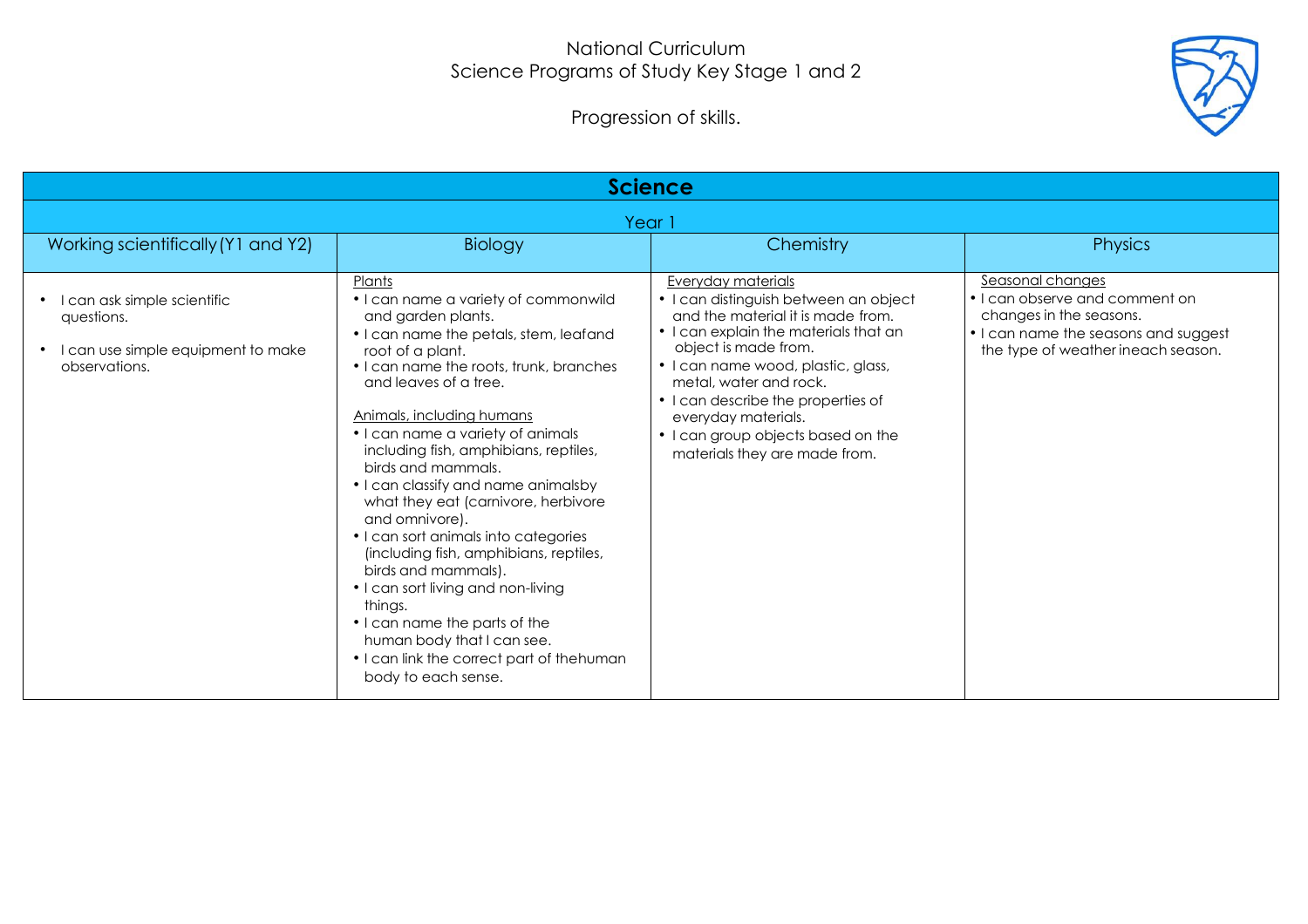| Year <sub>2</sub>                                                                                                                                                                                                                                                           |                                                                                                                                                                                                                                                                                                                                                                                                                                                                                                                                                                                                                                                                                                                                                                                                                                                                                                                                                                                                        |                                                                                                                                                                                                                                                                                                                                                      |                |
|-----------------------------------------------------------------------------------------------------------------------------------------------------------------------------------------------------------------------------------------------------------------------------|--------------------------------------------------------------------------------------------------------------------------------------------------------------------------------------------------------------------------------------------------------------------------------------------------------------------------------------------------------------------------------------------------------------------------------------------------------------------------------------------------------------------------------------------------------------------------------------------------------------------------------------------------------------------------------------------------------------------------------------------------------------------------------------------------------------------------------------------------------------------------------------------------------------------------------------------------------------------------------------------------------|------------------------------------------------------------------------------------------------------------------------------------------------------------------------------------------------------------------------------------------------------------------------------------------------------------------------------------------------------|----------------|
| Working scientifically (Y1 and Y2)                                                                                                                                                                                                                                          | Biology                                                                                                                                                                                                                                                                                                                                                                                                                                                                                                                                                                                                                                                                                                                                                                                                                                                                                                                                                                                                | Chemistry                                                                                                                                                                                                                                                                                                                                            | <b>Physics</b> |
| • I can ask simple scientific<br>questions.<br>• I can use simple equipment to make<br>observations.<br>• I can carry out simple tests.<br>• I can identify and classify things.<br>• I can suggest what I have foundout.<br>• I can use simple data to answer<br>questions | Living things and their habitats<br>• I can identify things that are living, dead<br>and never lived.<br>• I can describe how a specific habitat<br>provides for the basic needs of things<br>living there (plantsand animals).<br>• I can identify and name plantsand<br>animals in a range of habitats.<br>• I can match living things to their<br>habitat.<br>• I can describe how animals find their<br>food.<br>• I can name some different sources of food<br>for animals.<br>• I can explain a simple food chain.<br>Plants<br>• I can describe how seeds and bulbs<br>grow into plants.<br>• I can describe what plants need inorder<br>to grow and stay healthy (water, light &<br>suitable temperature).<br>Animals, including humans<br>• I can explain the basic stages in alife<br>cycle for animals, including humans.<br>• I can describe what animals and<br>humans need to survive.<br>• I can describe why exercise, a balanced<br>diet and good hygieneare important for<br>humans. | Uses of everyday materials<br>• I can identify and name a rangeof<br>materials, including wood, metal,<br>plastic, glass, brick, rock, paper and<br>cardboard.<br>• I can suggest why a material might or<br>might not be used for aspecific job.<br>• I can explore how shapes can be<br>changed by squashing, bending,<br>twisting and stretching. | No content     |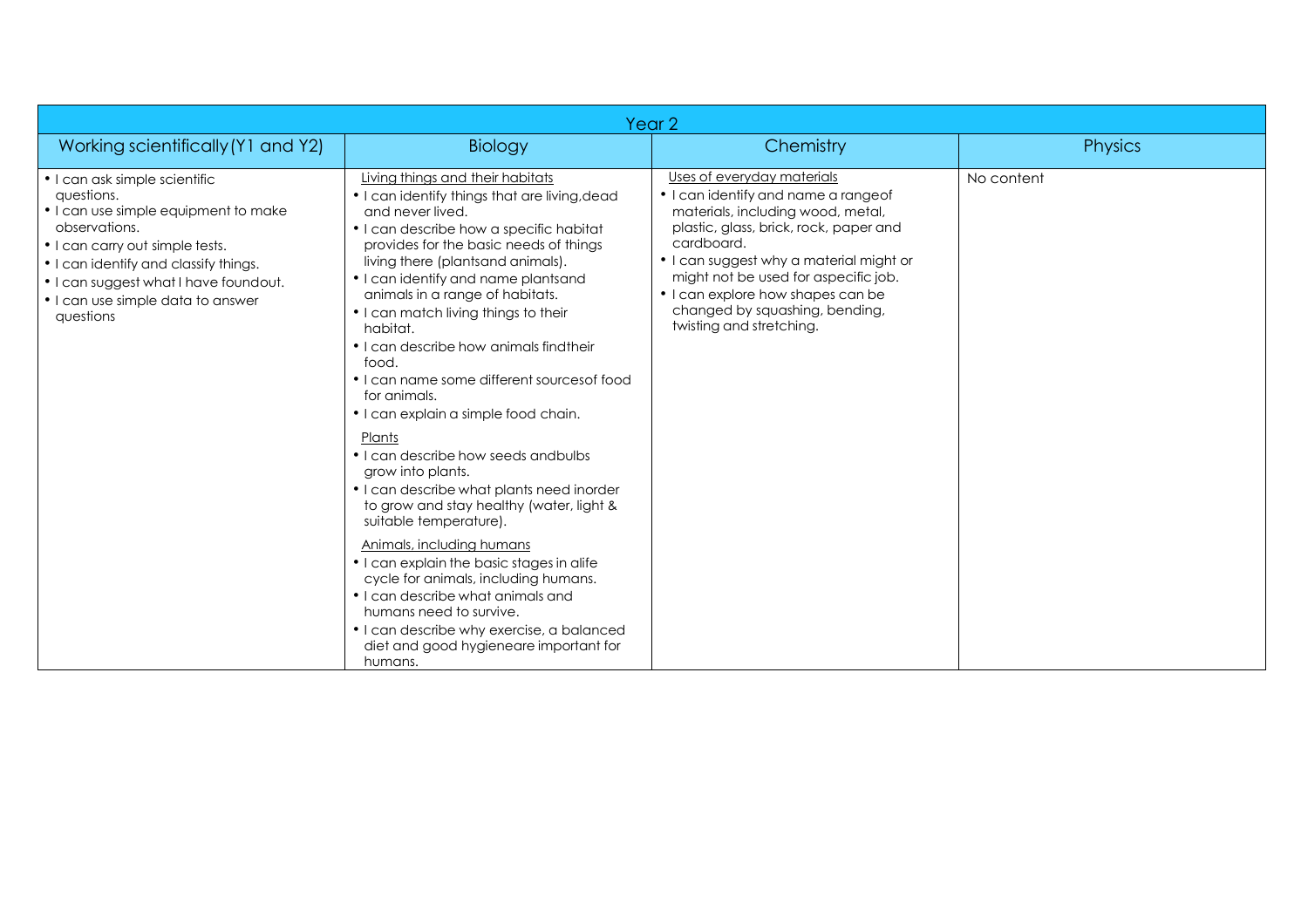| Year <sub>3</sub>                                                                                                                                                                                                                                                                                                                                                                                                                                                                                                                                                                                                                                                                                                                                                                                                                                                                                                                                                                                                |                                                                                                                                                                                                                                                                                                                                                                                                                                                                                                                                                                                                                                                                                                                                                                     |                                                                                                                                                                                                                                                                                                                                   |                                                                                                                                                                                                                                                                                                                                                                                                                                                                                                                                                                                                                                                                                                                                                                                                                                                                                                                                                                      |
|------------------------------------------------------------------------------------------------------------------------------------------------------------------------------------------------------------------------------------------------------------------------------------------------------------------------------------------------------------------------------------------------------------------------------------------------------------------------------------------------------------------------------------------------------------------------------------------------------------------------------------------------------------------------------------------------------------------------------------------------------------------------------------------------------------------------------------------------------------------------------------------------------------------------------------------------------------------------------------------------------------------|---------------------------------------------------------------------------------------------------------------------------------------------------------------------------------------------------------------------------------------------------------------------------------------------------------------------------------------------------------------------------------------------------------------------------------------------------------------------------------------------------------------------------------------------------------------------------------------------------------------------------------------------------------------------------------------------------------------------------------------------------------------------|-----------------------------------------------------------------------------------------------------------------------------------------------------------------------------------------------------------------------------------------------------------------------------------------------------------------------------------|----------------------------------------------------------------------------------------------------------------------------------------------------------------------------------------------------------------------------------------------------------------------------------------------------------------------------------------------------------------------------------------------------------------------------------------------------------------------------------------------------------------------------------------------------------------------------------------------------------------------------------------------------------------------------------------------------------------------------------------------------------------------------------------------------------------------------------------------------------------------------------------------------------------------------------------------------------------------|
| Working scientifically (Y3 and Y4)                                                                                                                                                                                                                                                                                                                                                                                                                                                                                                                                                                                                                                                                                                                                                                                                                                                                                                                                                                               | Biology                                                                                                                                                                                                                                                                                                                                                                                                                                                                                                                                                                                                                                                                                                                                                             | Chemistry                                                                                                                                                                                                                                                                                                                         | <b>Physics</b>                                                                                                                                                                                                                                                                                                                                                                                                                                                                                                                                                                                                                                                                                                                                                                                                                                                                                                                                                       |
| I can ask relevant scientific questions.<br>I can use observations and<br>knowledge to answer scientific<br>questions.<br>I can set up a simple enquiry to<br>explore a scientific question.<br>I can set up a test to compare<br>twothings.<br>I can set up a fair test and explain<br>whyit is fair.<br>I can make careful and<br>$\bullet$<br>accurate observations, including<br>the use of standard units.<br>I can use equipment, including<br>thermometers and data loggers<br>tomake measurements.<br>I can gather, record, classify<br>andpresent data in different<br>ways to answer scientific<br>questions.<br>I can use diagrams, keys, bar charts<br>and tables; using scientific<br>language.<br>I can use findings to report in<br>differentways, including oral and<br>written explanations, presentation.<br>I can draw conclusions and<br>suggestimprovements.<br>I can make a prediction with a reason.<br>I can identify differences, similarities<br>and changes related to an<br>enquiry. | Plants<br>• I can describe the function of<br>different parts of flowing plants and<br>trees.<br>• I can explore and describe the needs<br>of different plants for survival.<br>• I can explore and describe how<br>water is transported within plants.<br>• I can describe the plant life cycle,<br>especially the importance of<br>flowers.<br>Animals, including humans<br>• I can explain the importance of a<br>nutritious, balanced diet.<br>• I can explain how nutrients, water<br>and oxygen are transported within<br>animals and humans.<br>• I can describe and explain the<br>skeletal system of a human.<br>• I can describe and explain the<br>muscular system of a human.<br>• I can describe the purpose of the<br>skeleton in humans and animals. | Rocks<br>I can compare and group rocks<br>based on their appearance and<br>physical properties, giving a reason.<br>I can describe how fossils are<br>$\bullet$<br>formed.<br>I can describe how soil is made.<br>$\bullet$<br>I can describe and explain the<br>$\bullet$<br>difference between sedimentary<br>and igneous rock. | Liaht<br>I can describe what dark is (the<br>absence of light).<br>I can explain that light is needed in<br>order to see.<br>I can explain that light is reflected<br>from a surface.<br>I can explain and demonstrate how<br>$\bullet$<br>a shadow is formed.<br>I can explore shadow size and<br>$\bullet$<br>explain.<br>I can explain the danger of direct<br>$\bullet$<br>sunlight and describe how to keep<br>protected.<br>Forces and magnets<br>• I can explore and describe how<br>objects move on different surfaces.<br>I can explain how some forces<br>require contact and some do not,<br>giving examples.<br>I can explore and explain how<br>$\bullet$<br>objects attract and repel in relation<br>to objects and other magnets.<br>I can predict whether objects will be<br>magnetic and carry out an enquiry<br>to test this out.<br>I can describe how magnets work.<br>I can predict whether magnets will<br>attract or repel and give a reason. |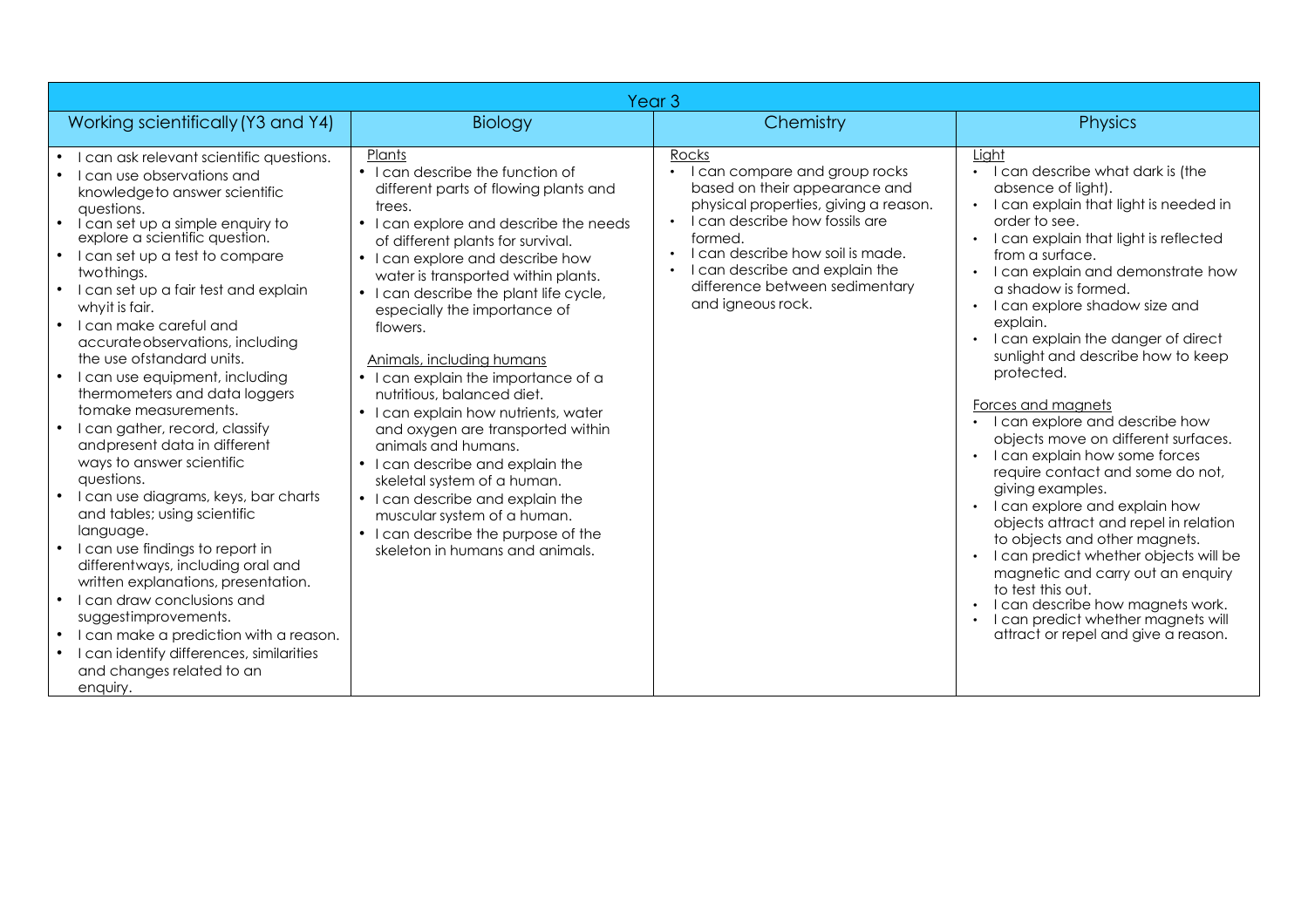| Year <sub>4</sub>                                                                                                                                                                                                                                                                                                                                                                                                                                                                                                                                                                                                                                                                                                                                                                                                                                                                                                                                                                                                                                                        |                                                                                                                                                                                                                                                                                                                                                                                                                                                                                                                                                                                                                                                                                                                                                                                                                                                                                                          |                                                                                                                                                                                                                                                                                                                                                                                                                                              |                                                                                                                                                                                                                                                                                                                                                                                                                                                                                                                                                                                                                                                                                                                                                                                                                                                                                                                                                                                                                                             |  |
|--------------------------------------------------------------------------------------------------------------------------------------------------------------------------------------------------------------------------------------------------------------------------------------------------------------------------------------------------------------------------------------------------------------------------------------------------------------------------------------------------------------------------------------------------------------------------------------------------------------------------------------------------------------------------------------------------------------------------------------------------------------------------------------------------------------------------------------------------------------------------------------------------------------------------------------------------------------------------------------------------------------------------------------------------------------------------|----------------------------------------------------------------------------------------------------------------------------------------------------------------------------------------------------------------------------------------------------------------------------------------------------------------------------------------------------------------------------------------------------------------------------------------------------------------------------------------------------------------------------------------------------------------------------------------------------------------------------------------------------------------------------------------------------------------------------------------------------------------------------------------------------------------------------------------------------------------------------------------------------------|----------------------------------------------------------------------------------------------------------------------------------------------------------------------------------------------------------------------------------------------------------------------------------------------------------------------------------------------------------------------------------------------------------------------------------------------|---------------------------------------------------------------------------------------------------------------------------------------------------------------------------------------------------------------------------------------------------------------------------------------------------------------------------------------------------------------------------------------------------------------------------------------------------------------------------------------------------------------------------------------------------------------------------------------------------------------------------------------------------------------------------------------------------------------------------------------------------------------------------------------------------------------------------------------------------------------------------------------------------------------------------------------------------------------------------------------------------------------------------------------------|--|
| Working scientifically (Y3 and Y4)                                                                                                                                                                                                                                                                                                                                                                                                                                                                                                                                                                                                                                                                                                                                                                                                                                                                                                                                                                                                                                       | Biology                                                                                                                                                                                                                                                                                                                                                                                                                                                                                                                                                                                                                                                                                                                                                                                                                                                                                                  | Chemistry                                                                                                                                                                                                                                                                                                                                                                                                                                    | <b>Physics</b>                                                                                                                                                                                                                                                                                                                                                                                                                                                                                                                                                                                                                                                                                                                                                                                                                                                                                                                                                                                                                              |  |
| • I can ask relevant scientific questions.<br>• I can ask relevant scientific questions.<br>• I can use observations and<br>knowledge to answer scientific<br>questions.<br>. I can set up a simple enquiry to<br>explore a scientific question.<br>• I can set up a test to compare<br>twothings.<br>· I can set up a fair test and explain<br>whyit is fair.<br>· I can make careful and<br>accurate observations, including<br>the use of standard units.<br>• I can use equipment, including<br>thermometers and data loggers<br>tomake measurements.<br>• I can gather, record, classify<br>and present data in different<br>ways to answer scientific<br>questions.<br>• I can use diagrams, keys, bar charts<br>and tables; using scientific<br>language.<br>• I can use findings to report in<br>differentways, including oral and<br>written explanations, presentation.<br>• I can draw conclusions and<br>suggestimprovements.<br>• I can make a prediction with a reason.<br>• I can identify differences, similarities<br>and changes related to an enquiry | Living things and their habitats<br>• I can group living things in different<br>ways.<br>I can use classification keys to<br>$\bullet$<br>group, identify and name living<br>things.<br>I can create classification keys to<br>group, identify and name living<br>things (for others to use).<br>I can describe how changes to an<br>environment could endanger living<br>things.<br>Animals, including humans<br>• I can identify and name the parts of<br>the human digestive system.<br>I can describe the functions of the<br>$\bullet$<br>organs in the human digestive<br>system.<br>• I can identify and describe the<br>different types of teeth in humans.<br>• I can describe the functions of<br>different human teeth.<br>I can use food chains to identify<br>$\bullet$<br>producers, predators and prey.<br>• I can construct food chains to<br>identify producers, predators and<br>prey. | States of matter<br>I can group materials based on their<br>state of matter (solid, liquid, gas).<br>• I can describe how some materials<br>can change state.<br>I can explore how materials change<br>$\bullet$<br>state.<br>• I can measure the temperature at<br>which materials change state.<br>I can describe the water cycle.<br>$\bullet$<br>I can explain the part played by<br>evaporation and condensation in<br>the water cycle. | Sound<br>I can describe how sound is made.<br>• I can explain how sound travels from<br>a source to our ears.<br>• I can explain the place of vibration<br>in hearing.<br>• I can explore the correlation<br>between pitch and the object<br>producing a sound.<br>• I can explore the correlation<br>between the volume of a sound<br>and the strength of the vibrations<br>that produced it.<br>• I can describe what happens to a<br>sound as it travels away from its<br>source.<br>Electricity<br>• I can identify and name appliances<br>that require electricity to function.<br>• Lean construct a series circuit.<br>• I can identify and name the<br>components in a series circuit<br>(including cells, wires, bulbs, switches<br>and buzzers).<br>I can draw a circuit diagram.<br>I can predict and test whether a<br>lamp will light within a circuit.<br>• I can describe the function of a<br>switch in a circuit.<br>• I can describe the difference<br>between a conductor and<br>insulators; giving examples of<br>each. |  |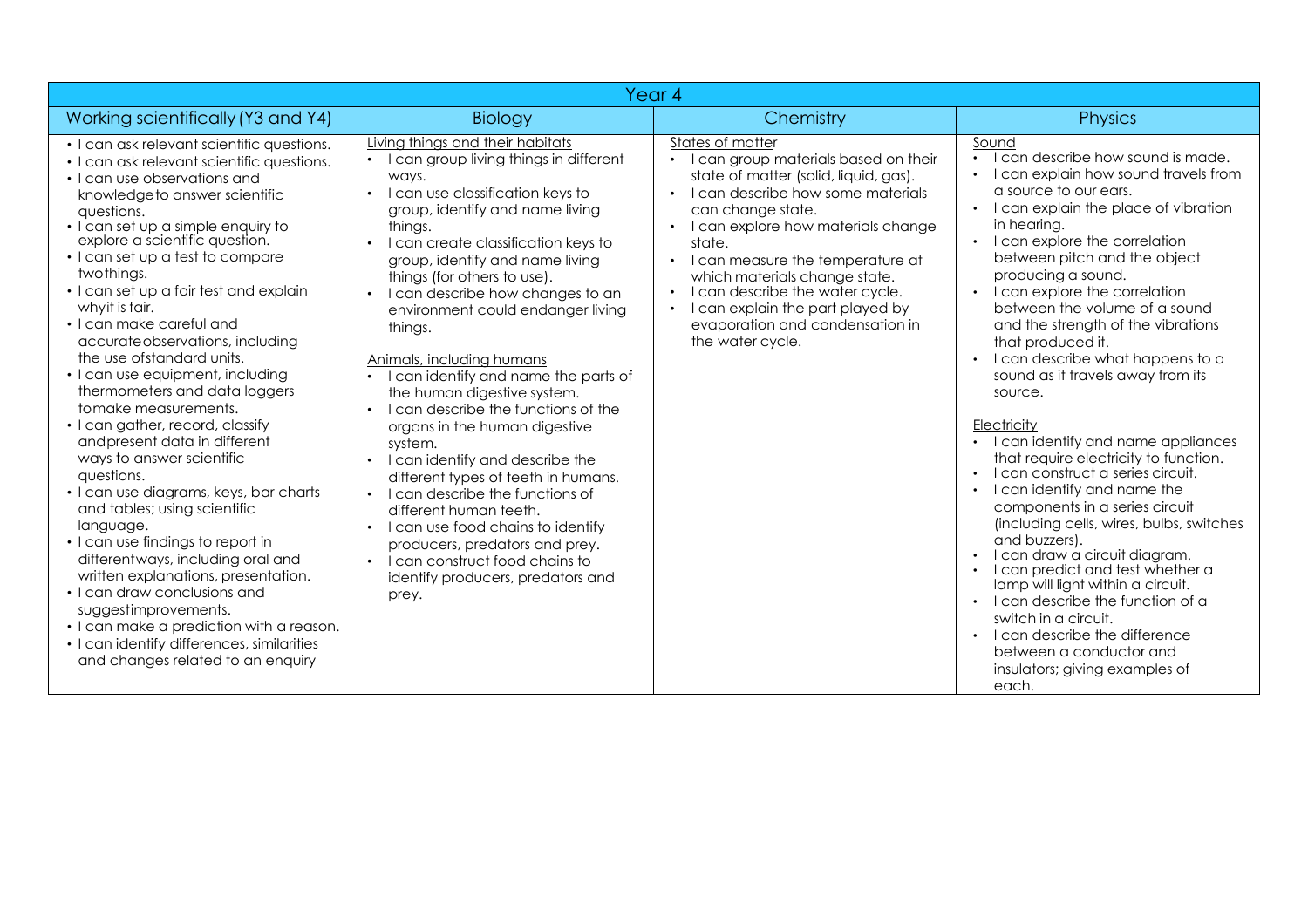| Year <sub>5</sub>                                                                                                                                                                                                                                                                                                                                                                                                                                                                                                                                                                                                                                                                                                                                                                                                                                            |                                                                                                                                                                                                                                                                                                                                                                                                                                                   |                                                                                                                                                                                                                                                                                                                                                                                                                                                                                                                                                                                                                                                                                                                                                                                                                                                                                                                                                                      |                                                                                                                                                                                                                                                                                                                                                                                                                                                                                                                                                                                                                                                                                                                                                     |  |
|--------------------------------------------------------------------------------------------------------------------------------------------------------------------------------------------------------------------------------------------------------------------------------------------------------------------------------------------------------------------------------------------------------------------------------------------------------------------------------------------------------------------------------------------------------------------------------------------------------------------------------------------------------------------------------------------------------------------------------------------------------------------------------------------------------------------------------------------------------------|---------------------------------------------------------------------------------------------------------------------------------------------------------------------------------------------------------------------------------------------------------------------------------------------------------------------------------------------------------------------------------------------------------------------------------------------------|----------------------------------------------------------------------------------------------------------------------------------------------------------------------------------------------------------------------------------------------------------------------------------------------------------------------------------------------------------------------------------------------------------------------------------------------------------------------------------------------------------------------------------------------------------------------------------------------------------------------------------------------------------------------------------------------------------------------------------------------------------------------------------------------------------------------------------------------------------------------------------------------------------------------------------------------------------------------|-----------------------------------------------------------------------------------------------------------------------------------------------------------------------------------------------------------------------------------------------------------------------------------------------------------------------------------------------------------------------------------------------------------------------------------------------------------------------------------------------------------------------------------------------------------------------------------------------------------------------------------------------------------------------------------------------------------------------------------------------------|--|
| Working scientifically (Y5 and Y6)                                                                                                                                                                                                                                                                                                                                                                                                                                                                                                                                                                                                                                                                                                                                                                                                                           | Biology                                                                                                                                                                                                                                                                                                                                                                                                                                           | Chemistry                                                                                                                                                                                                                                                                                                                                                                                                                                                                                                                                                                                                                                                                                                                                                                                                                                                                                                                                                            | <b>Physics</b>                                                                                                                                                                                                                                                                                                                                                                                                                                                                                                                                                                                                                                                                                                                                      |  |
| • I can plan different types of scientific<br>enquiry.<br>• I can control variables in an enquiry.<br>• I can measure accurate andprecisely<br>using a range of equipment.<br>• I can record data and results using<br>scientific diagrams and labels,<br>classification keys, tables, scatter<br>graphs, bar and line graphs.<br>• I can use the outcome of test resultsto<br>make predictions and set up a further<br>comparative fair test.<br>• I can report findings from enquiries ina<br>range of ways.<br>• I can explain a conclusion from an<br>enquiry.<br>· I can explain causal relationships in an<br>enquiry.<br>• I can relate the outcome from an<br>enquiry to scientific knowledge in order<br>to state whether evidence supports or<br>refutes an argument ortheory.<br>• Read, spell and pronounce scientific<br>vocabulary accurately. | Living things and their habitats<br>• I can describe the life cycle of different<br>living things, e.g. mammal, amphibian,<br>insect bird.<br>• I can describe the differencesbetween<br>different life cycles.<br>• I can describe the process of<br>reproduction in plants.<br>• I can describe the process of<br>reproduction in animals.<br>Animals, including humans<br>• I can create a timeline to indicate<br>stages of growth in humans. | Properties and changes of materials<br>• I can compare and group materials<br>based on their properties (e.g. hardness,<br>solubility, transparency, conductivity,<br>[electrical & thermal], and response to<br>magnets).<br>• I can describe how a material dissolves<br>to form a solution; explaining the<br>process of dissolving.<br>• I can describe and show how to recover<br>a substance from a solution.<br>• I can describe how some materialscan<br>be separated.<br>• I can demonstrate how materials can<br>be separated (e.g. through filtering,<br>sieving and evaporating).<br>• I know and can demonstrate thatsome<br>changes are reversible andsome are<br>not.<br>• I can explain how some changesresult in<br>the formation of a new material and<br>that this is usually irreversible.<br>• I can discuss reversible andirreversible<br>changes.<br>• I can give evidenced reasons why<br>materials should be used for specific<br>purposes. | Sound<br>Earth and space<br>• I can describe and explain the<br>movement of the Earth and other<br>planets relative to the Sun.<br>• I can describe and explain the<br>movement of the Moon relative to the<br>Earth.<br>• I can explain and demonstrate how<br>night and day are created.<br>• I can describe the Sun, Earth and Moon<br>(using the term spherical).<br>Forces<br>• I can explain what gravity is and its<br>impact on our lives.<br>• I can identify and explain the effectof<br>air resistance.<br>• I can identify and explain the effectof<br>water resistance.<br>I can identify and explain the effectof<br>friction.<br>• I can explain how levers, pulleys and<br>gears allow a smaller force to have a<br>greater effect. |  |